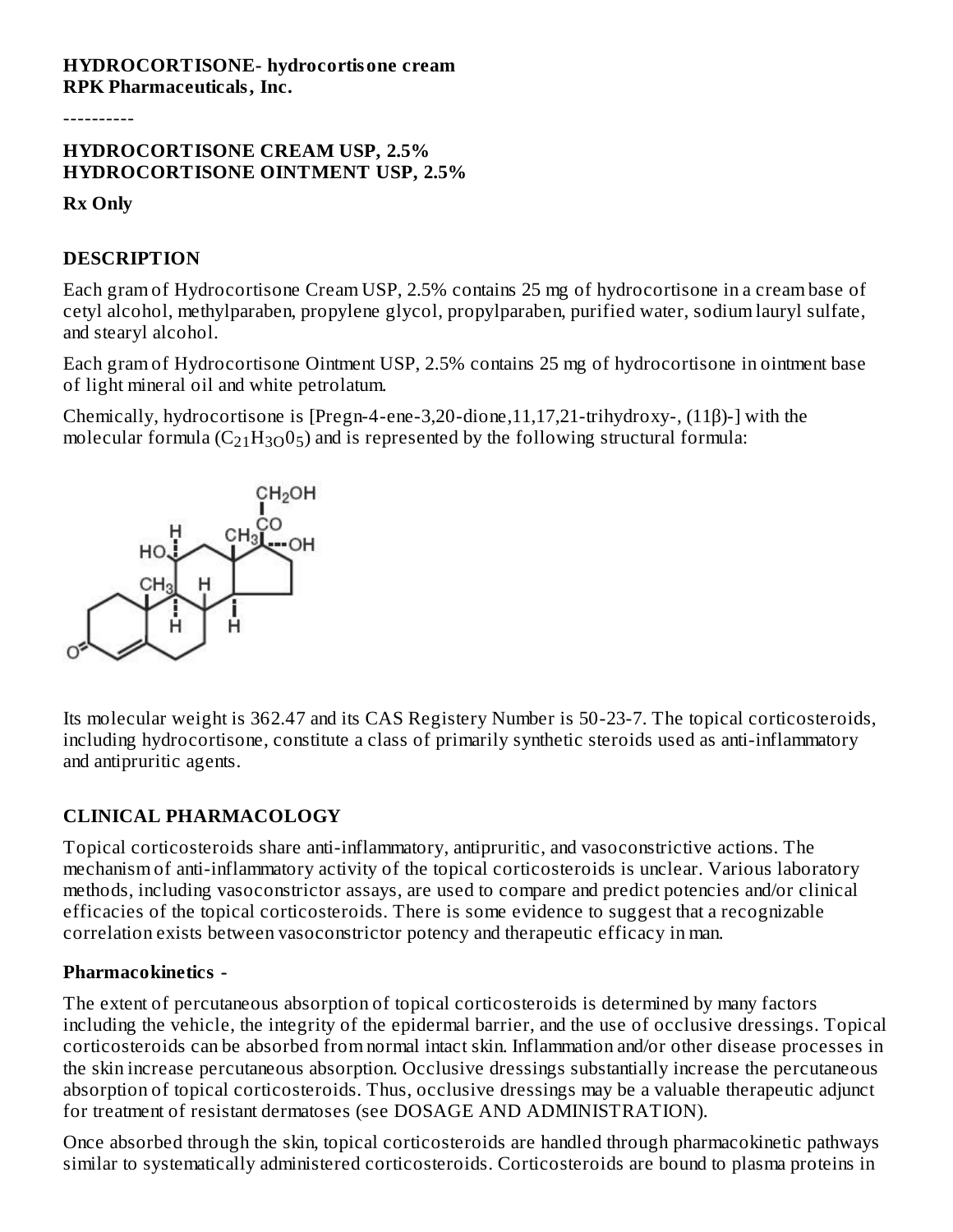varying degrees. Corticosteroids are metabolized primarily in the liver and are then excreted by the kidneys. Some of the topical corticosteroids and their metabolites are also excreted into the bile.

#### **INDICATIONS AND USAGE**

Topical corticosteroids are indicated for the relief of the inflammatory and pruritic manifestations of corticosteroid-responsive dermatosis.

## **CONTRAINDICATIONS**

Topical corticosteroids are contraindicated in those patients with a history of hypersensitivity to any of the components of the preparation.

## **PRECAUTIONS**

#### **General -**

Systemic absorption of topical corticosteroids has produced reversible hypothalamic-pituitary-adrenal (HPA) axis suppression, manifestations of Cushing's syndrome, hyperglycemia, and glucosuria in some patients. Conditions which augment systemic absorption include the application of the more potent steroids, use over large surface areas, prolonged use, and the addition of occlusive dressings.

Therefore, patients receiving a large dose of a potent topical steroid applied to a large surface area or under an occlusive dressing should be evaluated periodically for evidence of HPA axis suppression by using the urinary free cortisol and ACTH stimulation tests. If HPA axis suppression is noted, an attempt should be made to withdraw the drug, to reduce the frequency of application, or to substitute a less potent steroid. Recovery of HPA axis function is generally prompt and complete upon discontinuation of the drug. Infrequently, signs and symptoms of steroid withdrawal may occur, requiring supplemental systemic corticosteroids.

Children may absorb proportionally larger amounts of topical corticosteroids and thus be more susceptible to systemic toxicity (see PRECAUTIONS - Pediatric Use). If irritation develops, topical corticosteroids should be discontinued and appropriate therapy instituted.

In the presence of dermatological infections, the use of an appropriate antifungal or antibacterial agent should be instituted. If a favorable response does not occur promptly, the corticosteroid should be discontinued until the infection has been adequately controlled.

#### **Information for the Patient -**

Patients using topical corticosteroids should receive the following information and instructions:

1. This medication is to be used as directed by the physician. It is for external use only. Avoid contact with the eyes.

2. Patients should be advised not to use this medication for any disorder other than for which it was prescribed.

3. The treated skin area should not be bandaged or otherwise covered or wrapped as to be occlusive unless directed by the physician.

4. Patients should report any signs of local adverse reactions, especially under occlusive dressing.

5. Parents of pediatric patients should be advised not to use tight-fitting diapers or plastic pants on a child being treated in the diaper area, as these garments may constitute occlusive dressings.

#### **Laboratory Tests**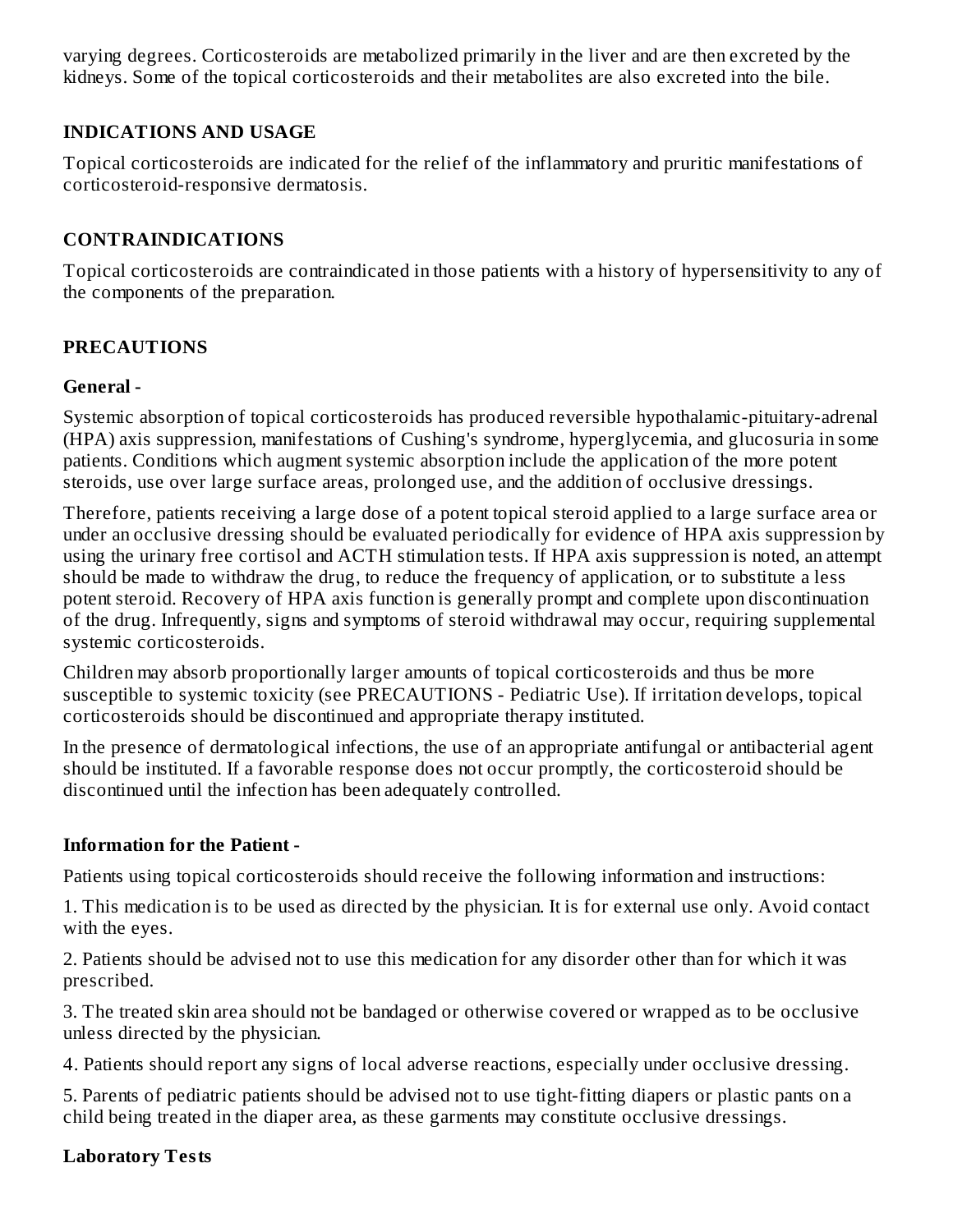The following tests may be helpful in evaluating the HPA axis suppression:

Urinary free cortisol test ACTH stimulation test

## **Carcinogenesis, Mutagenesis, Impairment of Fertility -**

Long-term animal studies have not been performed to evaluate the carcinogenic potential or the effect on fertility of topical corticosteroids.

Studies to determine mutagenicity with prednisolone and hydrocortisone have revealed negative results.

#### **Pregnancy:**

#### **Teratogenic Effects:**

#### *Pregnancy category C -*

Corticosteroids are generally teratogenic in laboratory animals when administered systemically at relatively low dosage levels. The more potent corticosteroids have been shown to be teratogenic after dermal application in laboratory animals. There are no adequate and well-controlled studies in pregnant women on teratogenic effects from topically applied corticosteroids. Therefore, topical corticosteroids should be used during pregnancy only if the potential benefit justifies the potential risk to the fetus. Drugs of this class should not be used extensively on pregnant patients, in large amounts, or for prolonged periods of time.

#### **Nursing Mothers -**

It is not known whether topical administration of corticosteroids could result in sufficient systemic absorption to produce detectable quantities in breast milk. Systemically administered corticosteroids are secreted into breast milk in quantities not likely to have a deleterious effect on the infant. Nevertheless, caution should be exercised when topical corticosteroids are administered to a nursing woman.

#### **Pediatric Us e -**

Pediatric patients may demonstrate greater susceptibility to topical corticosteroid-induced HPA axis suppression and Cushing's syndrome than mature patients because of a larger skin surface area to body weight ratio.

Hypothalamic-pituitary-adrenal (HPA) axis suppression, Cushing's syndrome, and intracranial hypertension have been reported in pediatric patients receiving topical corticosteroids. Manifestations of adrenal suppression in pediatric patients include linear growth retardation, delayed weight gain, low plasma cortisol levels, and absence of response to ACTH stimulation. Manifestations of intracranial hypertension include bulging fontanelles, headaches, and bilateral papilledema.

Administration of topical corticosteroids to pediatric patients should be limited to the least amount compatible with an effective therapeutic regimen. Chronic corticosteroid therapy may interfere with the growth and development of pediatric patients.

#### **ADVERSE REACTIONS**

The following local adverse reactions are reported infrequently with topical corticosteroids, but may occur more frequently with the use of occlusive dressings. These reactions are listed in an approximate decreasing order of occurrence: burning, itching, irritation, dryness, folliculitis, hypertrichosis, acneiform eruptions, hypopigmentation, perioral dermatitis, allergic contact dermatitis, maceration of the skin, secondary infection, skin atrophy, striae, and miliaria.

## **OVERDOSAGE**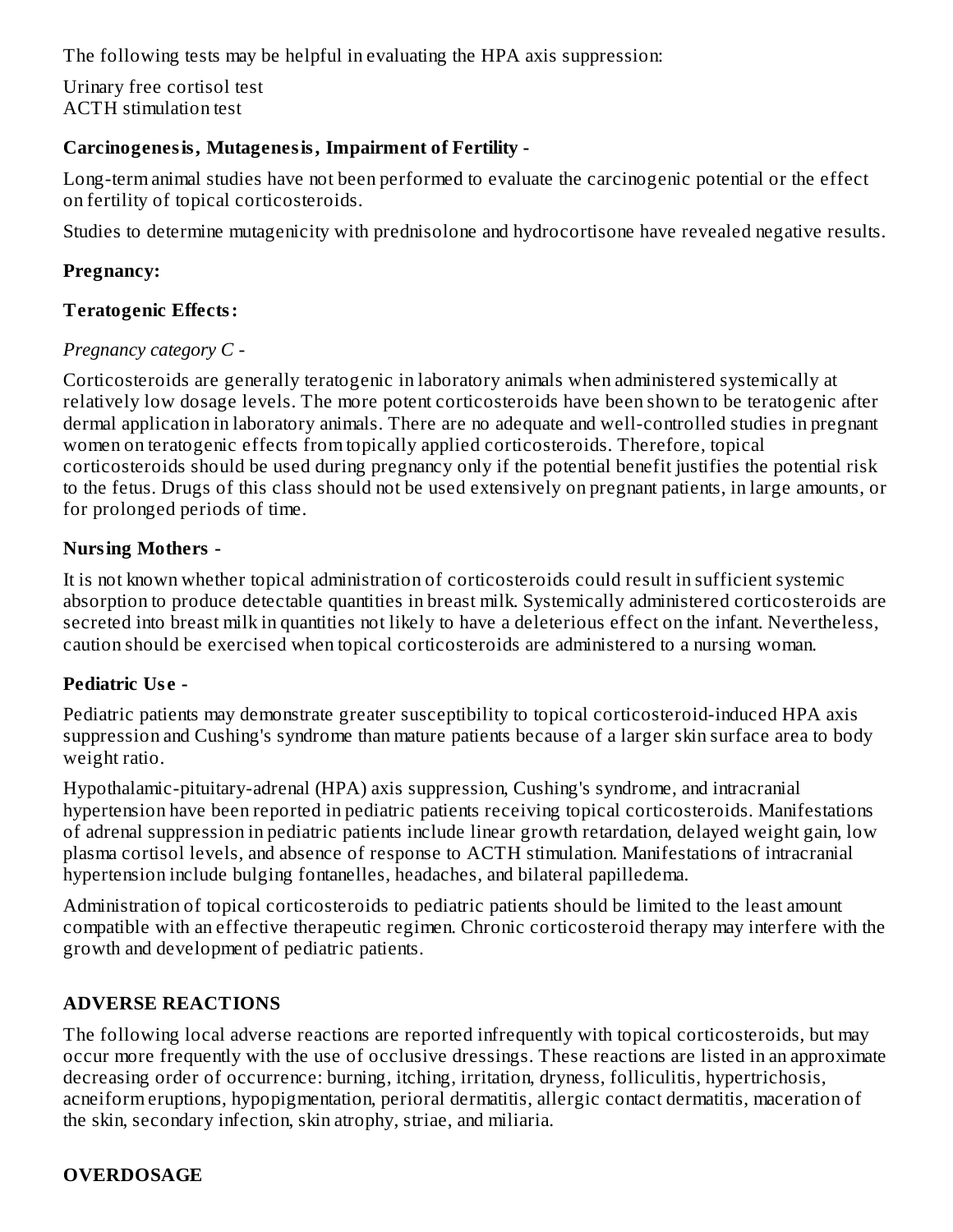Topically applied corticosteroids can be absorbed in sufficient amounts to produce systemic effects (see PRECAUTIONS).

#### **DOSAGE AND ADMINISTRATION**

Topical corticosteroids are generally applied to the affected area as a thin film from two to four times daily depending on the severity of the condition. Occlusive dressings may be used for the management of psoriasis or recalcitrant conditions. If an infection develops, the use of occlusive dressings should be discontinued and appropriate antimicrobial therapy instituted.

#### **HOW SUPPLIED**

Product: 53002-9661 NDC: 53002-9661-2 30 g in a TUBE

#### **STORAGE**

Store at 20-25°C (68-77°F) [see USP Controlled Room Temperature].

Keep out of the reach of children.

Manufactured By Perrigo

Bronx, NY 10457

Distributed By Perrigo

Allegan, MI 49010 · www.perrigo.com

Rev. 08-15

:1F300 RC JX1

#### **Hydrocortisone 2.5% Cream**



| <b>HYDROCORTISONE</b>                  |                                            |  |                               |  |  |  |
|----------------------------------------|--------------------------------------------|--|-------------------------------|--|--|--|
| hydrocortisone cream                   |                                            |  |                               |  |  |  |
|                                        |                                            |  |                               |  |  |  |
| <b>Product Information</b>             |                                            |  |                               |  |  |  |
| <b>Product Type</b>                    | HUMAN PRESCRIPTION DRUG Item Code (Source) |  | NDC:53002-9661(NDC:45802-004) |  |  |  |
| <b>Route of Administration</b>         | <b>TOPICAL</b>                             |  |                               |  |  |  |
|                                        |                                            |  |                               |  |  |  |
|                                        |                                            |  |                               |  |  |  |
| <b>Active Ingredient/Active Moiety</b> |                                            |  |                               |  |  |  |